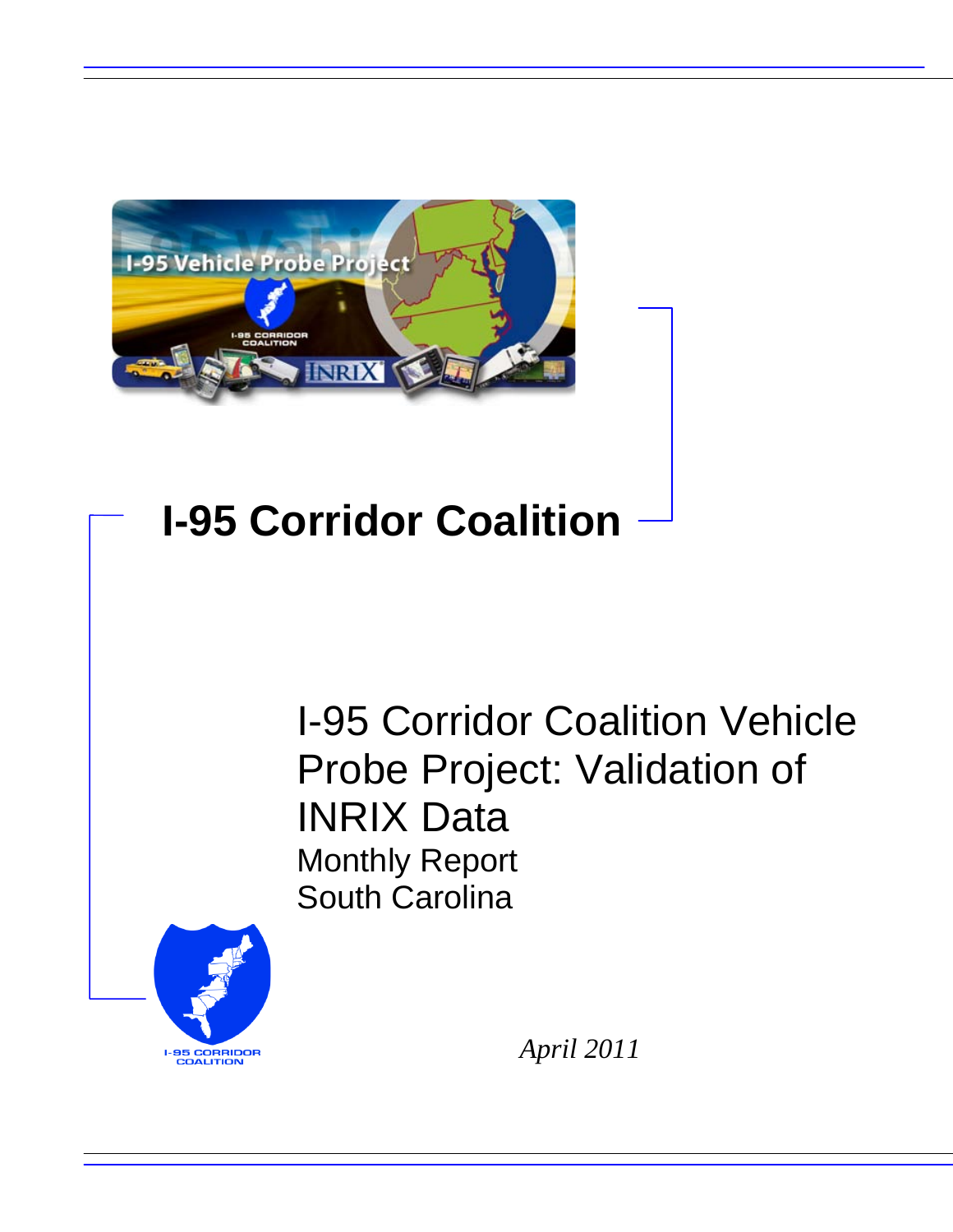# **I-95 CORRIDOR COALITION VEHICLE PROBE PROJECT: VALIDATION OF INRIX DATA APRIL 2011**

# *Monthly Report*

*Prepared for:*

I-95 Corridor Coalition

*Sponsored by:*

I-95 Corridor Coalition

*Prepared by:*

Ali Haghani, Masoud Hamedi, Kaveh Farokhi Sadabadi University of Maryland, College Park

*Acknowledgements:*

The research team would like to express its gratitude for the assistance it received from the state highway officials in Delaware, Maryland, New Jersey, North Carolina, Virginia, Pennsylvania, and South Carolina during the course of this study. Their effort was instrumental during the data collection phase of the project. This report would not have been completed without their help.

*April 2011*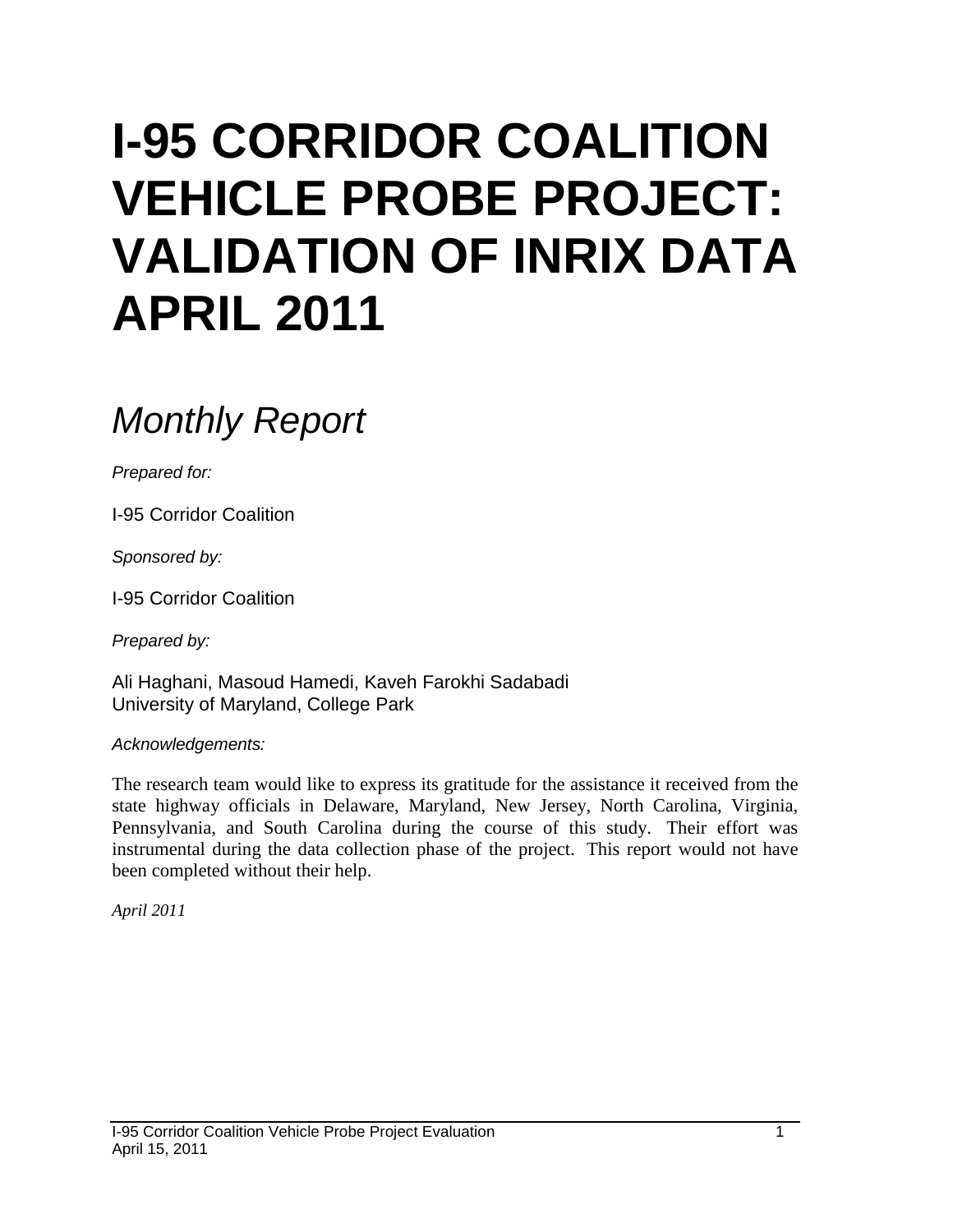# **Evaluation Results for the State of South Carolina**

### *Executive Summary*

Travel time samples were collected along approximately 23 freeway miles from Tuesday, February 1, 2011 through Monday, February 14, 2011 in South Carolina. Freeway segments were located along I-20 in Richmond and Lexington Counties. Data collected was compared with travel time and speed data reported by INRIX as part of the I-95 Vehicle Probe project. The freeway validation data below represents nearly 1200 hours of observations along ten freeway segments, totaling approximately 23 miles. It is noted that out of the total hours of data observations, there were only ten hours of congestion, which indicates an insignificant sampling of low-speed data. A sample of 50 hours or more of congestion (data when speeds are less than 45 mph) is considered significant to characterize performance in the lower speed bins.

ES Table 1, below summarizes the results of the comparison between the validation data and the INRIX data for freeway segments during this period. As shown, the INRIX data are within specification for the average absolute speed error for all speed bins. However, for the evaluation of the speed error bias, in speed bins below 45 mph, INRIX data does not meet the data quality measures set forth in the contract when errors are measured as a distance from the 1.96 times the standard error band. It should be noted that in the 'less than 30 mph' speed bin, the error measures are based on a small number of observations and as such results may not be reliable.

|                  | <b>Absolute Speed Error</b><br>(<10 mph)                                                     |            | <b>Speed Error Bias</b><br>$(<5$ mph $)$ |            | Number of<br>5 Minute | Hours of<br>Data |  |  |  |  |
|------------------|----------------------------------------------------------------------------------------------|------------|------------------------------------------|------------|-----------------------|------------------|--|--|--|--|
|                  | Comparison                                                                                   | Comparison | Comparison                               | Comparison | Samples               | Collection       |  |  |  |  |
| <b>Speed Bin</b> | with SEM Band                                                                                | w ith Mean | w ith SEM Band                           | w ith Mean |                       |                  |  |  |  |  |
| 0-30 MPH         | 6.20                                                                                         | 7.40       | 5.50                                     | 6.10       | 19                    | 1.6              |  |  |  |  |
| 30-45 MPH        | 7.00                                                                                         | 9.80       | 6.50                                     | 9.10       | 99                    | 8.3              |  |  |  |  |
| 45-60 MPH        | 1.90                                                                                         | 4.90       | 1.90                                     | 4.60       | 2230                  | 185.8            |  |  |  |  |
| $>60$ MPH        | 1.10                                                                                         | 3.30       | $-0.60$                                  | $-1.50$    | 11911                 | 992.6            |  |  |  |  |
| All Speeds       | 1.27                                                                                         | 3.60       | $-0.15$                                  | $-0.46$    | 14259                 | 1188.3           |  |  |  |  |
| roadway.         | Based upon data collected from February 1, 2011 through February 14, 2011 across 23 miles of |            |                                          |            |                       |                  |  |  |  |  |

As part of the ongoing validation process, vehicle probe data from each state is validated on a rotating basis. This report presents the first validation effort for South Carolina. As additional validation is conducted in South Carolina, a summary of the cumulative effort will be included.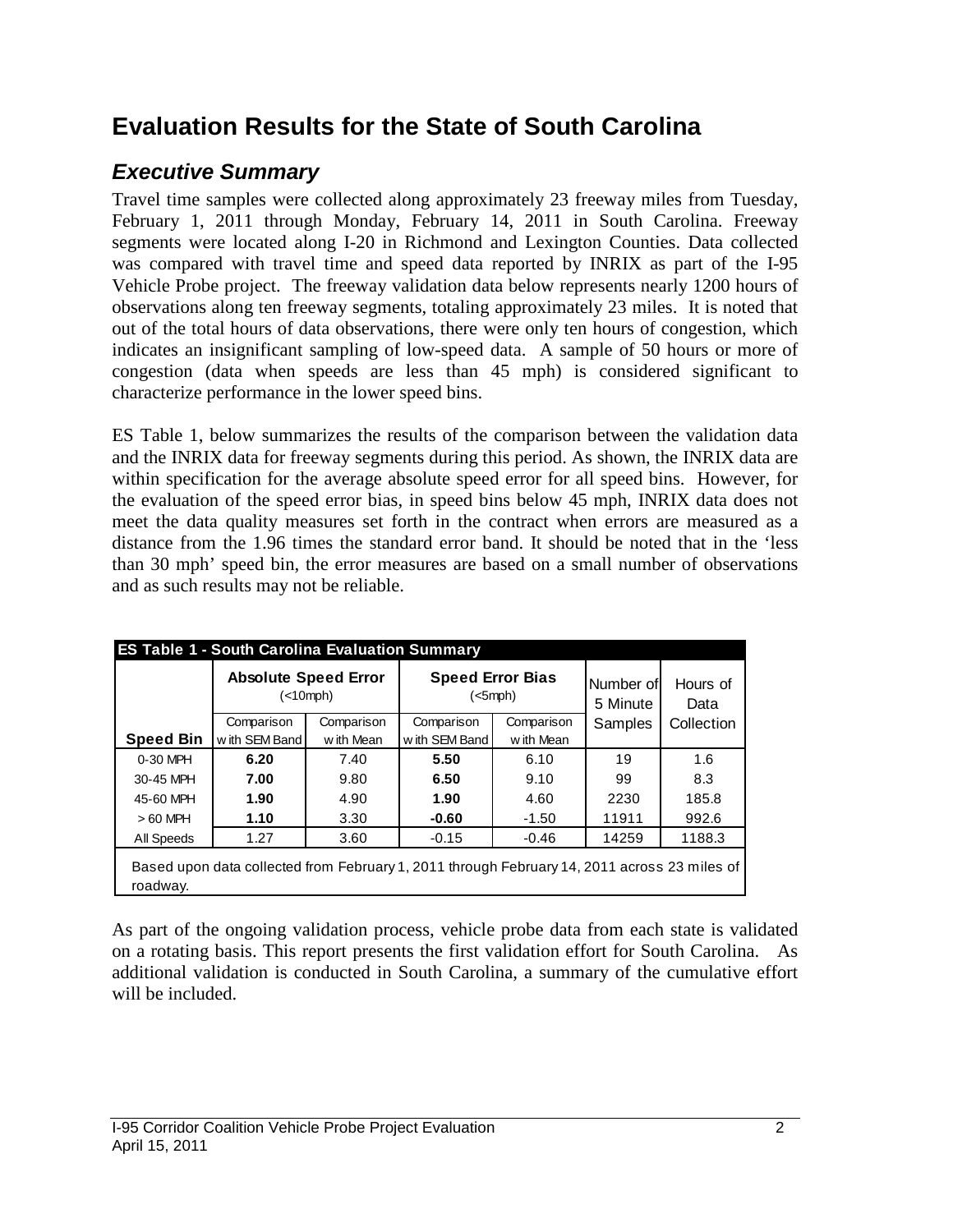## *Data Collection*

Bluetooth sensor deployments in South Carolina started on Tuesday, February 1, 2011. The actual deployments in South Carolina were performed with the assistance of South Carolina Department of Transportation (SCDOT) personnel. Sensors remained in the same position until they were retrieved two weeks later on Monday, February 14, 2011. This round of data collections in South Carolina was designed to cover segments of the highways along which both recurrent and non-recurrent congestions could be expected during both peak and off-peak periods.

Figure 1 presents snapshots of the roadway segments over which Bluetooth sensors were deployed in South Carolina. In this figure, red segments represent freeway segments selected for analysis in this round of validation.

Table 1 presents a list of specific TMC segments along I-20 that were selected as the validation sample in South Carolina. The validation sample consists of ten segments and covers a total length of 23 freeway miles. The coordinates of the locations at which the Bluetooth sensors were deployed throughout the state of South Carolina are highlighted in Table 2. It should be noted that the configuration of consecutive TMC segments is overlapping, such that the start point of one TMC segment is located prior to the endpoint of the previous TMC segment, allowing one Bluetooth sensor in that location to cover both TMC segments.

Finally, Table 3 summarizes the segment definitions used in the validation process while also presenting the distances that have been used in the estimation of Bluetooth speeds based on travel times.

### *Analysis of Results*

Table 4 summarizes the data quality measures obtained as a result of comparison between Bluetooth and all reported INRIX speeds. The INRIX data are within specification for the average absolute speed error for all speed bins. However, for the evaluation of the speed error bias, in speed bins below 45 mph, INRIX data does not meet the data quality measures set forth in the contract when errors are measured as a distance from the 1.96 times the standard error band. It should be noted that in less than 30 mph speed bin error measures are based on a small number of observations and as such results may not be reliable. A sample of 50 hours or more of congestion (data when speeds are less than 45 mph) is considered significant to characterize performance in the lower speed bins.

Table 5 shows the percentage of the time intervals that fall within 5 mph of the SEM band and the mean for each speed bin for all TMC segments in South Carolina. Tables 6 and 7 present detailed data for individual TMC segments in South Carolina in similar format as Tables 4 and 5, respectively. Note that for some segments and in some speed bins the comparison results may not be reliable due to small number of observations.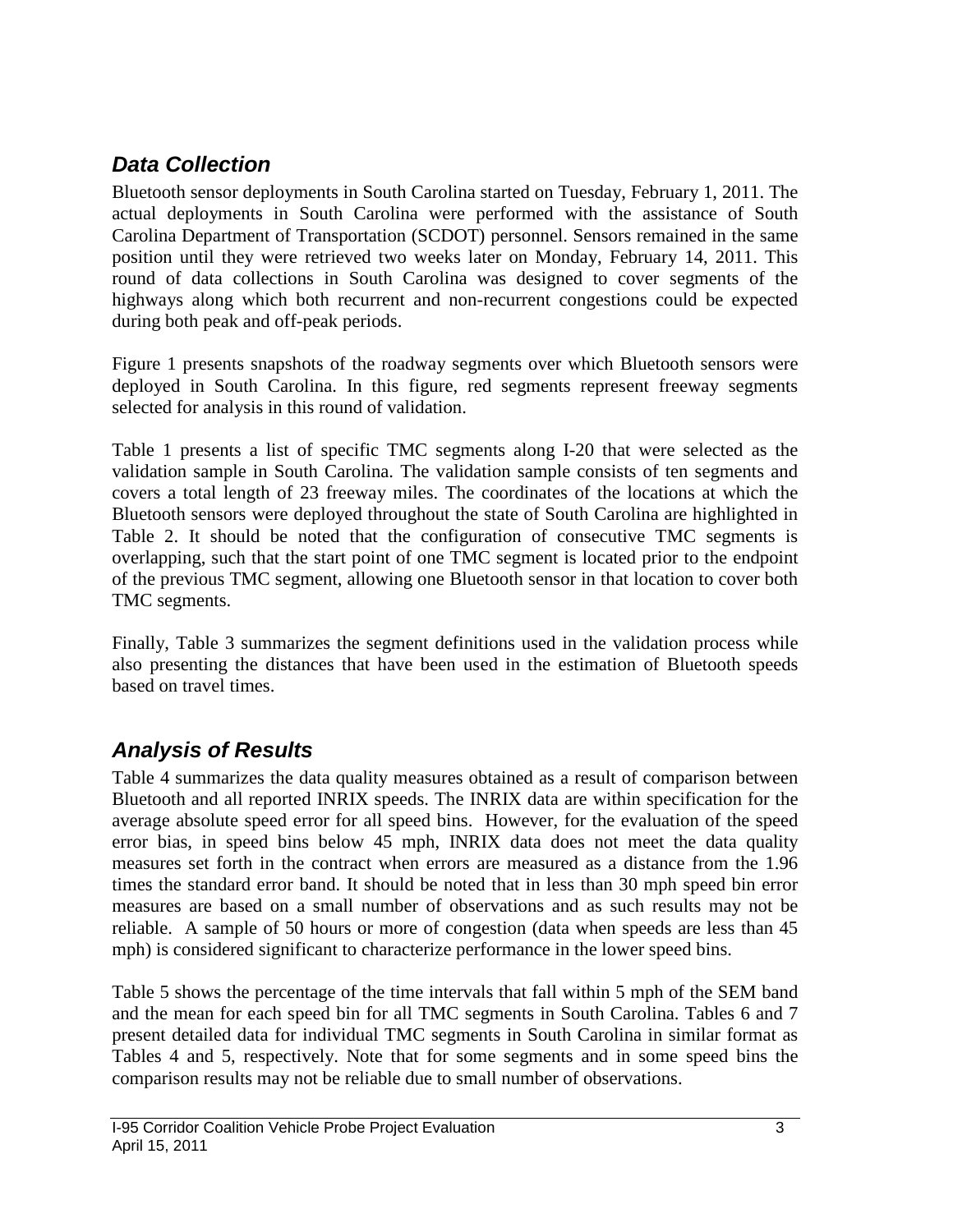Figures 2 and 3 show the overall speed error biases for different speed bins, and the average absolute speed errors for all validation segments in South Carolina, respectively. These figures correspond to Table 4.



**Figure 1 TMC segments selected for validation in South Carolina**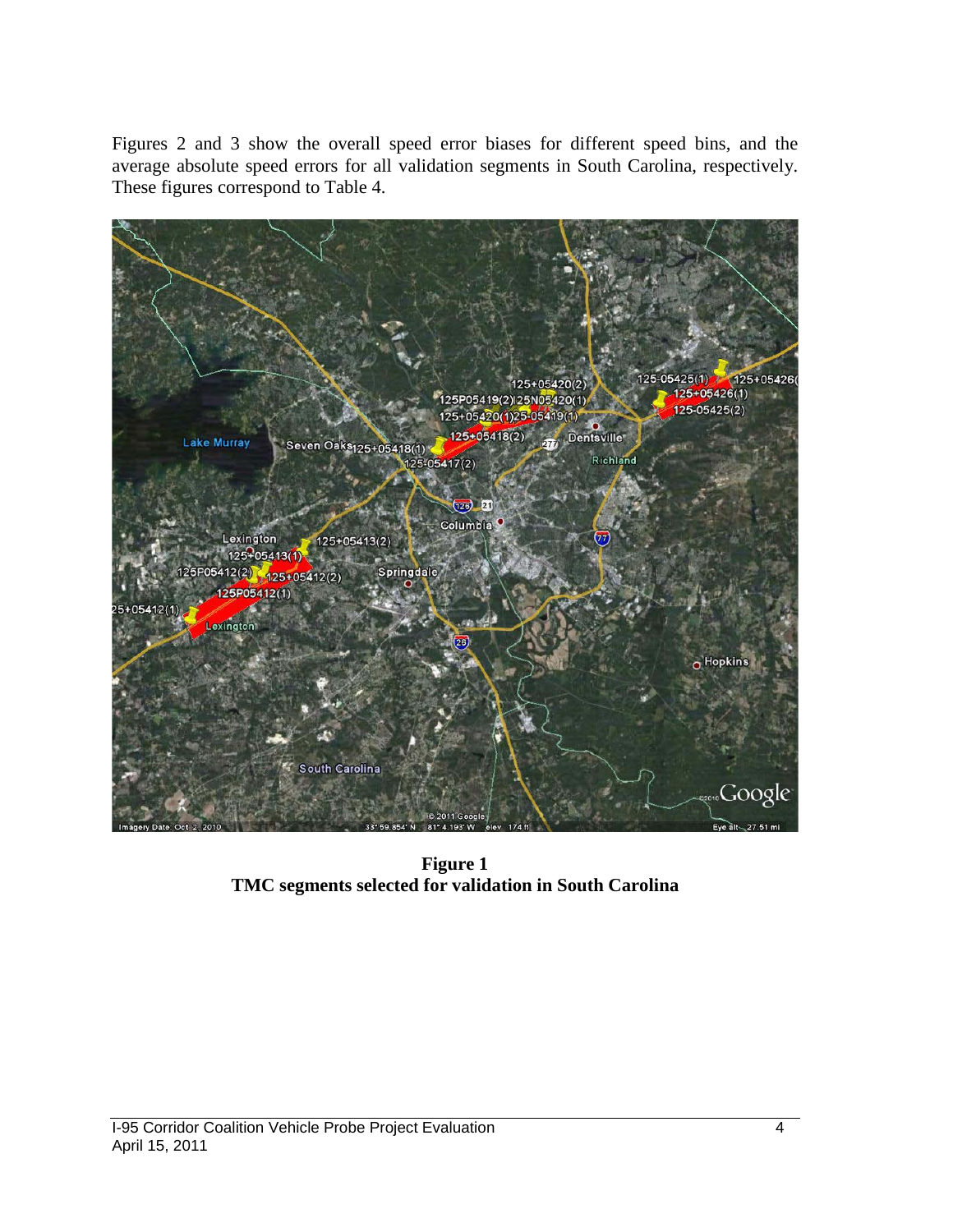|              |             |                |                               |                                     |                  |                  | <b>LENGTH</b> |
|--------------|-------------|----------------|-------------------------------|-------------------------------------|------------------|------------------|---------------|
| <b>TYPE</b>  | TMC         | <b>HIGHWAY</b> | <b>STARTING AT</b>            | <b>ENDING AT</b>                    | <b>COUNTY</b>    | <b>DIRECTION</b> | (mile)        |
| Freeway      | $125+05412$ | $I-20$         | SC-204/EXIT 51                | $SC-6/EXIT$ 55                      | <b>LEXINGTON</b> | <b>EASTBOUND</b> | 3.4           |
| Freeway      | 125P05412   | $I-20$         | $SC-6/EXIT$ 55                | $SC-6/EXIT$ 55                      | <b>LEXINGTON</b> | <b>EASTBOUND</b> | 0.6           |
| Freeway      | $125+05413$ | $I-20$         | $SC-6/EXIT$ 55                | US- $1/EXIT$ 58                     | <b>LEXINGTON</b> | <b>EASTBOUND</b> | 2.1           |
| Freeway      | $125+05418$ | $I-20$         | US-176/BROAD RIVER RD/EXIT 65 | SC-215/MONTICELLO RD/EXIT 68        | <b>RICHLAND</b>  | <b>EASTBOUND</b> | 2.6           |
| Freeway      | $125+05419$ | $I-20$         | SC-215/MONTICELLO RD/EXIT 68  | US-321/FAIRFIELD RD/EXIT 70         | <b>RICHLAND</b>  | <b>EASTBOUND</b> | 1.2           |
| Freeway      | 125P05419   | $I-20$         | US-321/FAIRFIELD RD/EXIT 70   | US-321/FAIRFIELD RD/EXIT 70         | <b>RICHLAND</b>  | <b>EASTBOUND</b> | 0.3           |
| Freeway      | $125+05420$ | $I-20$         | US-321/FAIRFIELD RD/EXIT 70   | US-21/MAIN ST/EXIT 71               | <b>RICHLAND</b>  | <b>EASTBOUND</b> | 1.1           |
| Freeway      | $125+05426$ | $I-20$         | <b>ALPINE RD/EXIT 76B</b>     | <b>CLEMSON RD/EXIT 80</b>           | <b>RICHLAND</b>  | <b>EASTBOUND</b> | 3.1           |
| Freeway      | 125-05425   | $I-20$         | <b>CLEMSON RD/EXIT 80</b>     | <b>ALPINE RD/EXIT 76B</b>           | <b>RICHLAND</b>  | <b>WESTBOUND</b> | 3.1           |
| Freeway      | 125N05420   | $I-20$         | US-21/MAIN ST/EXIT 71         | US-21/MAIN ST/EXIT 71               | <b>RICHLAND</b>  | <b>WESTBOUND</b> | 0.3           |
| Freeway      | 125-05419   | $I-20$         | US-21/MAIN ST/EXIT 71         | US-321/FAIRFIELD RD/EXIT 70         | <b>RICHLAND</b>  | <b>WESTBOUND</b> | 1.2           |
| Freeway      | 125N05419   | $I-20$         | US-321/FAIRFIELD RD/EXIT 70   | US-321/FAIRFIELD RD/EXIT 70         | <b>RICHLAND</b>  | <b>WESTBOUND</b> | 0.3           |
| Freeway      | 125-05418   | $I-20$         | US-321/FAIRFIELD RD/EXIT 70   | <b>SC-215/MONTICELLO RD/EXIT 68</b> | <b>RICHLAND</b>  | <b>WESTBOUND</b> | 0.9           |
| Freeway      | 125-05417   | $I-20$         | SC-215/MONTICELLO RD/EXIT 68  | US-176/BROAD RIVER RD/EXIT 65       | <b>RICHLAND</b>  | <b>WESTBOUND</b> | 2.5           |
| <b>Total</b> |             |                |                               |                                     |                  |                  | 23.0          |

**Table 1 Traffic Message Channel segments picked for validation in South Carolina**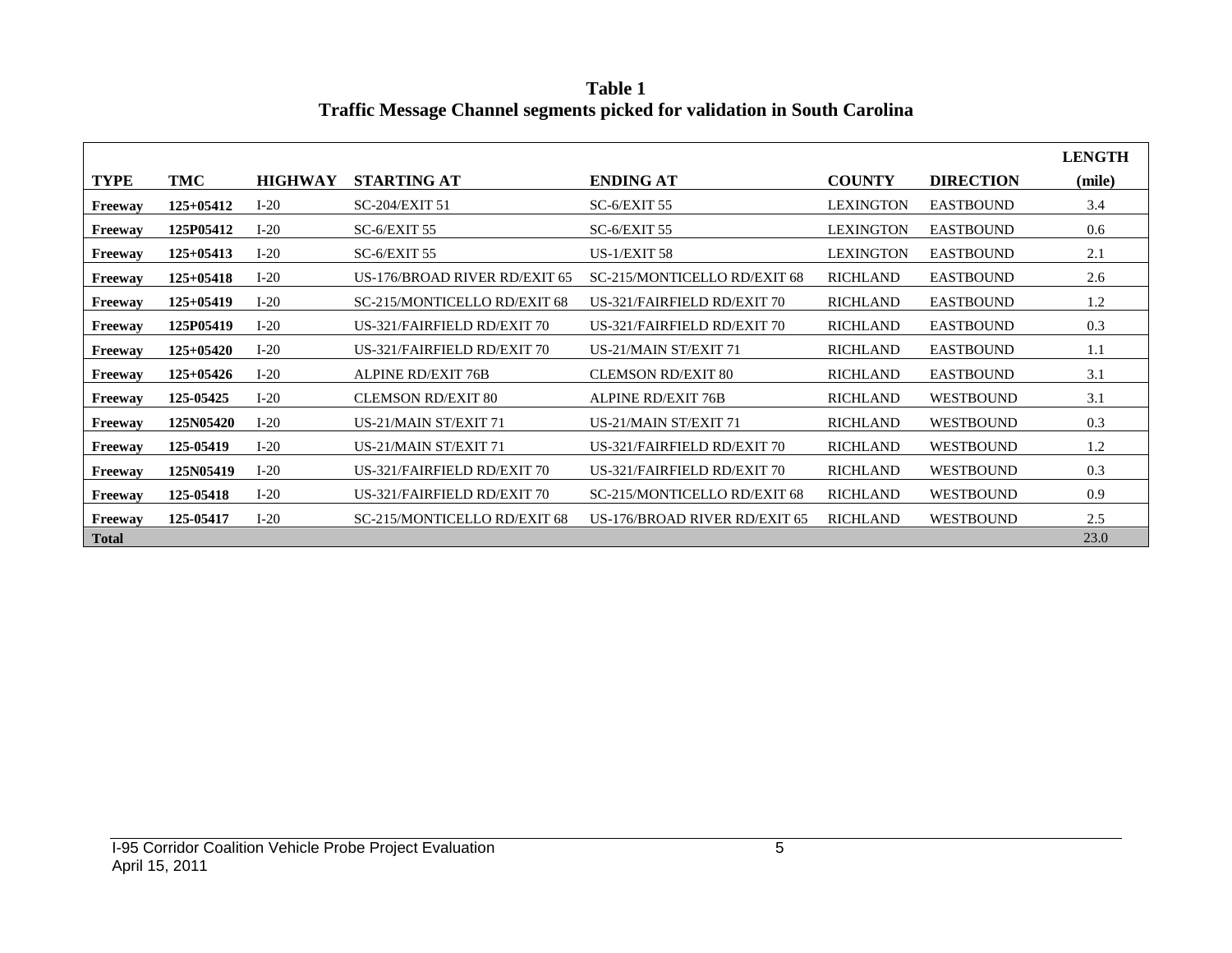**Table 2 TMC segment lengths and distances between sensor deployment locations in the state of South Carolina**

| <b>SEGMENT</b>            |             | <b>STANDARD TMC</b> |                |           |                        | <b>Sensor Actual Location</b> |                |             |                |             | <b>ERROR IN</b> |                                 |
|---------------------------|-------------|---------------------|----------------|-----------|------------------------|-------------------------------|----------------|-------------|----------------|-------------|-----------------|---------------------------------|
| <b>TYPE</b><br><b>TMC</b> |             |                     | Endpoint $(1)$ |           | Endpoint (2)<br>Length |                               | Endpoint $(1)$ |             | Endpoint $(2)$ |             | Length          | <b>SEGMENT</b><br><b>LENGTH</b> |
|                           |             | Lat                 | Long           | Lat       | Long                   | (mile)                        | Lat            | Long        | Lat            | Long        | (mile)          | (%)                             |
| Freeway                   | $125+05412$ | 33.928752           | $-81.286468$   | 33.955956 | $-81.23682$            | 3.4                           | 33.9287        | $-81.2863$  | 33.9561        | $-81.23764$ | 3.39            | $-0.54%$                        |
| Freeway                   | 125P05412   | 33.955956           | $-81.23682$    | 33.959381 | $-81.227691$           | 0.6                           | 33.9561        | $-81.23764$ |                |             | 0.60            | 4.44%                           |
| Freeway                   | $125+05413$ | 33.959381           | $-81.227691$   | 33.974231 | $-81.196594$           | 2.1                           |                |             | 33.97393       | $-81.19666$ | 2.11            | $-1.21%$                        |
| Freeway                   | $125+05418$ | 34.041469           | $-81.088604$   | 34.060434 | $-81.049159$           | 2.6                           | 34.04168       | $-81.08773$ | 34.06123       | $-81.04813$ | 2.65            | 0.99%                           |
| Freeway                   | $125+05419$ | 34.065057           | $-81.042603$   |           | 34.066339 -81.022738   | 1.2                           | 34.06451       | $-81.04344$ | 34.06624       | $-81.02283$ | 1.18            | 2.48%                           |
| Freeway                   | 125P05419   | 34.066339           | $-81.022738$   |           | 34.068395 -81.017495   | 0.3                           | 34.06624       | $-81.02283$ |                |             | 0.33            | $-1.18%$                        |
| Freeway                   | $125+05420$ | 34.068395           | $-81.017495$   |           | 34.073601 -80.999352   | 1.1                           |                |             | 34.07367       | $-81.00018$ | 1.10            | $-3.12%$                        |
| Freeway                   | $125+05426$ | 34.072446           | -80.909309     | 34.092662 | $-80.860567$           | 3.1                           | 34.07188       | $-80.91003$ | 34.09164       | $-80.86118$ | 3.10            | $-0.59%$                        |
| Freeway                   | 125-05425   | 34.093225           | $-80.860723$   | 34.0726   | $-80.909411$           | 3.1                           | 34.09266       | $-80.8626$  | 34.07288       | $-80.9092$  | 3.00            | $-4.10%$                        |
| Freeway                   | 125N05420   | 34.073749           | -80.999566     |           | 34.073878 -81.004269   | 0.3                           | 34.07412       | $-80.99947$ |                |             | 0.27            | 0.35%                           |
| Freeway                   | 125-05419   | 34.073878           | $-81.004269$   |           | 34.066501 -81.022629   | 1.2                           |                |             | 34.06676       | $-81.02212$ | 1.15            | $-2.67%$                        |
| Freeway                   | 125N05419   | 34.066501           | $-81.022629$   |           | 34.066242 -81.027114   | 0.3                           | 34.06676       | $-81.02212$ |                |             | 0.27            | 4.60%                           |
| Freeway                   | 125-05418   | 34.066242           | $-81.027114$   |           | 34.064892 -81.043349   | 0.9                           |                |             | 34.06448       | $-81.04456$ | 1.05            | 10.85%                          |
| Freeway                   | 125-05417   | 34.060337           | $-81.049478$   |           | 34.042269 -81.087054   | 2.5                           | 34.06041       | $-81.04934$ | 34.04084       | $-81.09071$ | 2.75            | 10.03%                          |
| <b>Total</b>              |             |                     |                |           |                        | 22.8                          |                |             |                |             | 23.0            | 0.81%                           |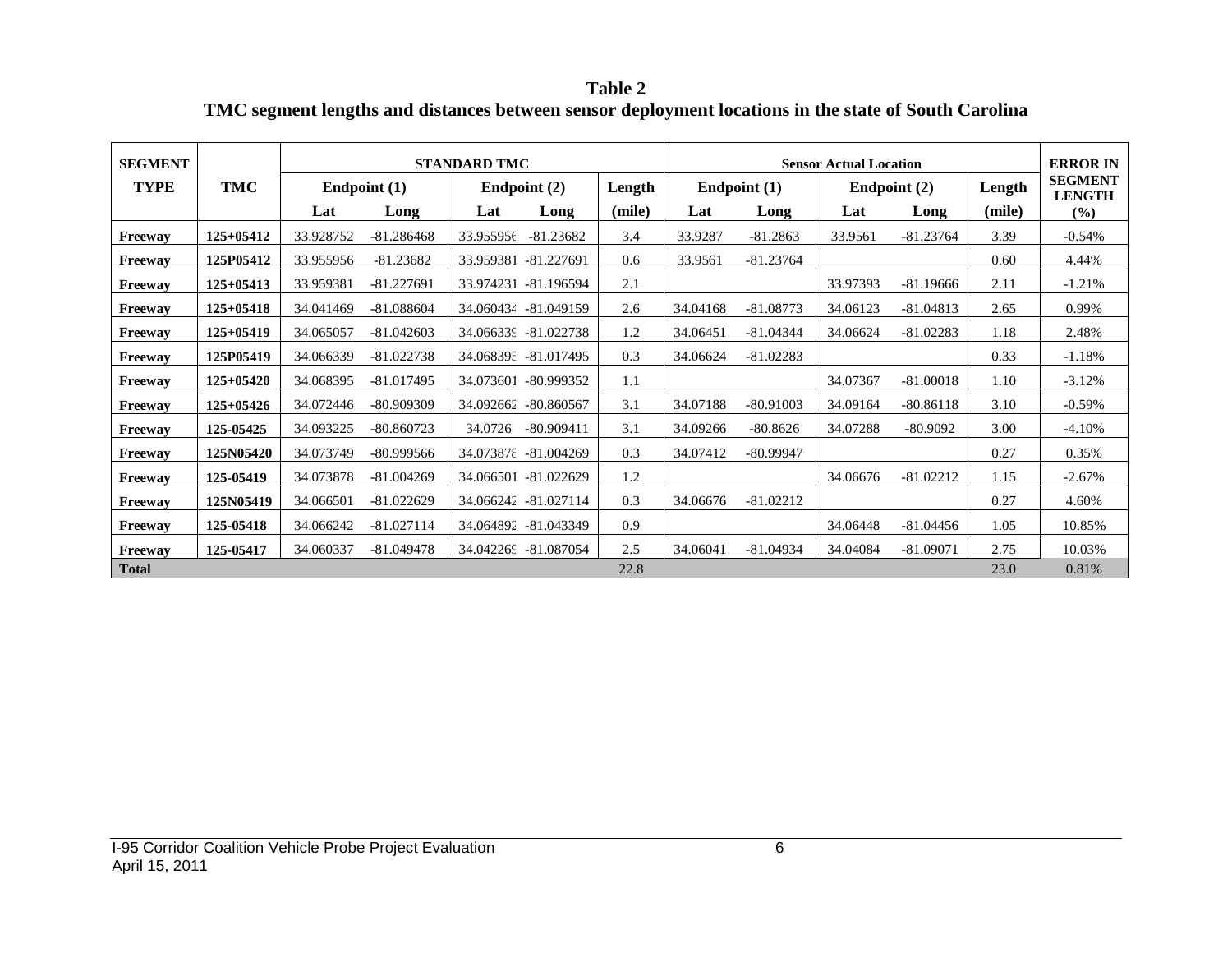**Table 3 Path segments identified for validation in South Carolina**

| <b>Type</b>  |                                     | <b>STANDARD</b><br><b>SEGMENTS</b><br><b>INCLUDED</b> |             |                                         |                                         | <b>LENGTH (MILE)</b> |                   |                     |  |
|--------------|-------------------------------------|-------------------------------------------------------|-------------|-----------------------------------------|-----------------------------------------|----------------------|-------------------|---------------------|--|
|              | <b>Validation</b><br><b>Segment</b> | TMC(1)                                                | TMC(2)      | <b>STARTING AT</b>                      | <b>ENDING AT</b>                        | <b>Standard</b>      | <b>Deployment</b> | <b>Error</b><br>(%) |  |
| Freeway      | $125+05412$                         | $125+05412$                                           |             | SC-204/EXIT 51                          | $SC-6/EXIT$ 55                          | 3.4                  | 3.39              | $-0.54%$            |  |
| Freeway      | <b>SC01-0001</b>                    | 125P05412                                             | $125+05413$ | $SC-6/EXIT$ 55                          | US- $1/EXIT$ 58                         | 2.7                  | 2.71              | $-0.02\%$           |  |
| Freeway      | $125+05418$                         | $125+05418$                                           |             | <b>US-176/BROAD RIVER</b><br>RD/EXIT 65 | SC-215/MONTICELLO RD/EXIT<br>68         | 2.6                  | 2.65              | 0.99%               |  |
| Freeway      | $125+05419$                         | $125+05419$                                           |             | SC-215/MONTICELLO<br>RD/EXIT 68         | US-321/FAIRFIELD RD/EXIT 70             | 1.2                  | 1.18              | 2.48%               |  |
| Freeway      | <b>SC01-0002</b>                    | 125P05419                                             | $125+05420$ | US-321/FAIRFIELD<br><b>RD/EXIT 70</b>   | US-21/MAIN ST/EXIT 71                   | 1.5                  | 1.43              | $-2.68%$            |  |
| Freeway      | $125+05426$                         | $125+05426$                                           |             | <b>ALPINE RD/EXIT 76B</b>               | <b>CLEMSON RD/EXIT 80</b>               | 3.1                  | 3.10              | $-0.59\%$           |  |
| Freeway      | 125-05425                           | 125-05425                                             |             | <b>CLEMSON RD/EXIT 80</b>               | <b>ALPINE RD/EXIT 76B</b>               | 3.1                  | 3.00              | $-4.10\%$           |  |
| Freeway      | <b>SC01-0003</b>                    | 125N05420                                             | 125-05419   | US-21/MAIN ST/EXIT 71                   | US-321/FAIRFIELD RD/EXIT 70             | 1.5                  | 1.42              | $-2.11%$            |  |
| Freeway      | <b>SC01-0004</b>                    | 125N05419                                             | 125-05418   | US-321/FAIRFIELD<br>RD/EXIT 70          | SC-215/MONTICELLO RD/EXIT<br>68         | 1.2                  | 1.32              | 9.51%               |  |
| Freeway      | 125-05417                           | 125-05417                                             |             | SC-215/MONTICELLO<br>RD/EXIT 68         | <b>US-176/BROAD RIVER</b><br>RD/EXIT 65 | 2.5                  | 2.75              | 10.03%              |  |
| <b>Total</b> |                                     |                                                       |             |                                         |                                         | 22.8                 | <b>23.0</b>       | 0.81%               |  |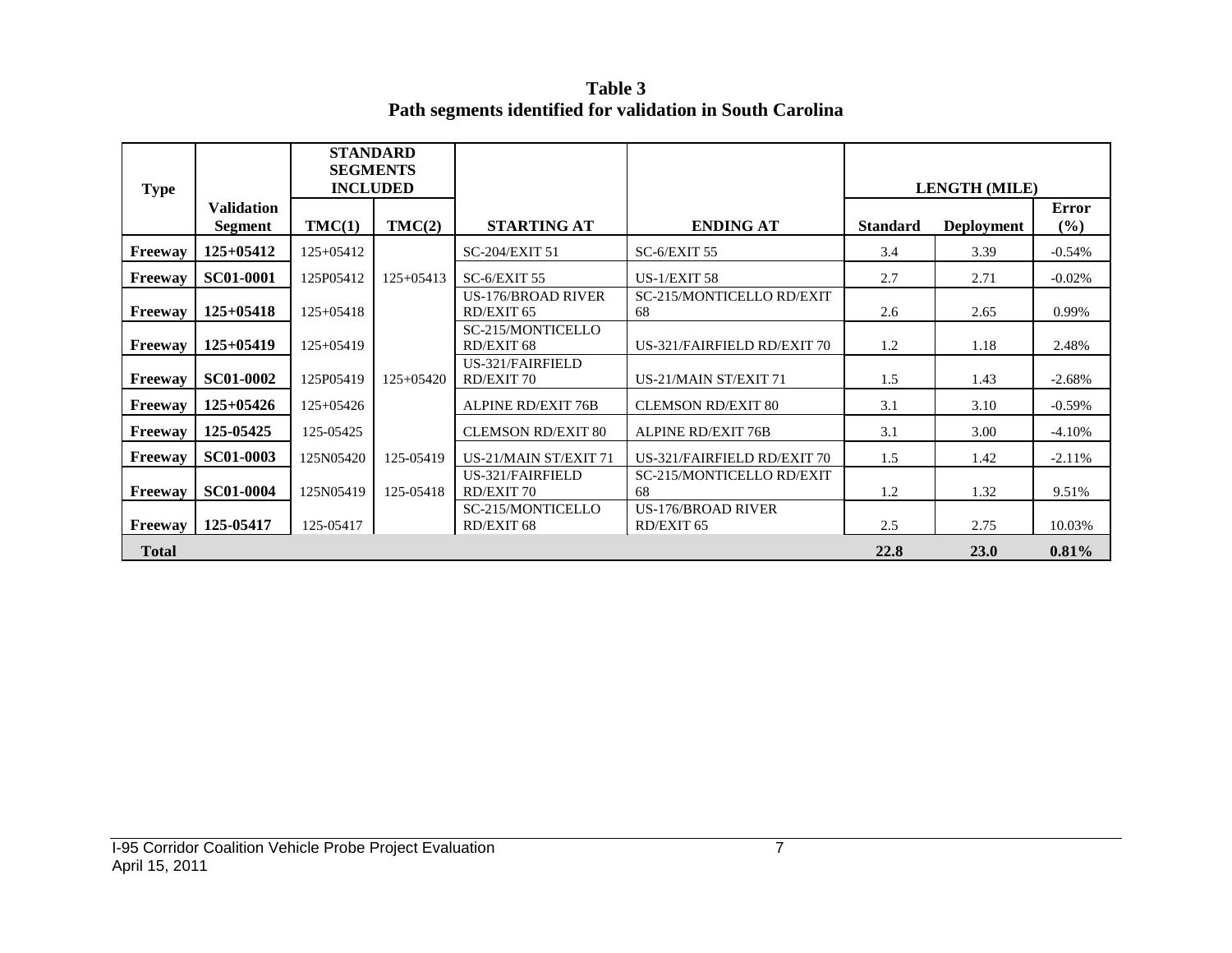#### **Table 4 Data quality measures for freeway segments greater than one mile in South Carolina**

|                            | <b>Data Quality Measures for</b>                                                                   |              |                                             |                                                            |                |  |
|----------------------------|----------------------------------------------------------------------------------------------------|--------------|---------------------------------------------|------------------------------------------------------------|----------------|--|
|                            |                                                                                                    | 1.96 SE Band | <b>Mean</b>                                 |                                                            |                |  |
| <b>SPEED</b><br><b>BIN</b> | Average<br><b>Speed</b><br>Error<br><b>Absolute</b><br><b>Bias</b><br><b>Speed</b><br><b>Error</b> |              | <b>Speed</b><br><b>Error</b><br><b>Bias</b> | Average<br><b>Absolute</b><br><b>Speed</b><br><b>Error</b> | No. of<br>Obs. |  |
| $0 - 30$                   | 5.5                                                                                                | 6.2          | 6.1                                         | 7.4                                                        | $19*$          |  |
| $30 - 45$                  | 6.5                                                                                                | 7.0          | 9.1                                         | 9.8                                                        | 99             |  |
| $45 - 60$                  | 1.9                                                                                                | 1.9          | 4.6                                         | 4.9                                                        | 2230           |  |
| $60+$                      | $-0.6$                                                                                             | 1.1          | $-1.5$                                      | 3.3                                                        | 11911          |  |

\*Results in the specified row may not be reliable due to small number of observations

#### **Table 5**

### **Percent observations meeting data quality criteria for freeway segments greater than one mile in South Carolina**

|                            |                                                                                                        | 1.96 SE Band | <b>Mean</b>                               |                                              |                |  |
|----------------------------|--------------------------------------------------------------------------------------------------------|--------------|-------------------------------------------|----------------------------------------------|----------------|--|
| <b>SPEED</b><br><b>BIN</b> | Percentage<br>Percentage<br>falling<br>falling<br>inside the<br>within 5<br>mph of the<br>band<br>band |              | <b>Percentage</b><br>equal to the<br>mean | Percentage<br>within 5<br>mph of the<br>mean | No. of<br>Obs. |  |
| $0 - 30$                   | 11%                                                                                                    | 74%          | 0%                                        | 63%                                          | $19*$          |  |
| $30 - 45$                  | 15%                                                                                                    | 45%          | 0%                                        | 34%                                          | 99             |  |
| $45 - 60$                  | 39%                                                                                                    | 89%          | $0\%$                                     | 58%                                          | 2230           |  |
| $60+$                      | 59%                                                                                                    | 94%          | 0%                                        | 78%                                          | 11911          |  |

\*Results in the specified row may not be reliable due to small number of observations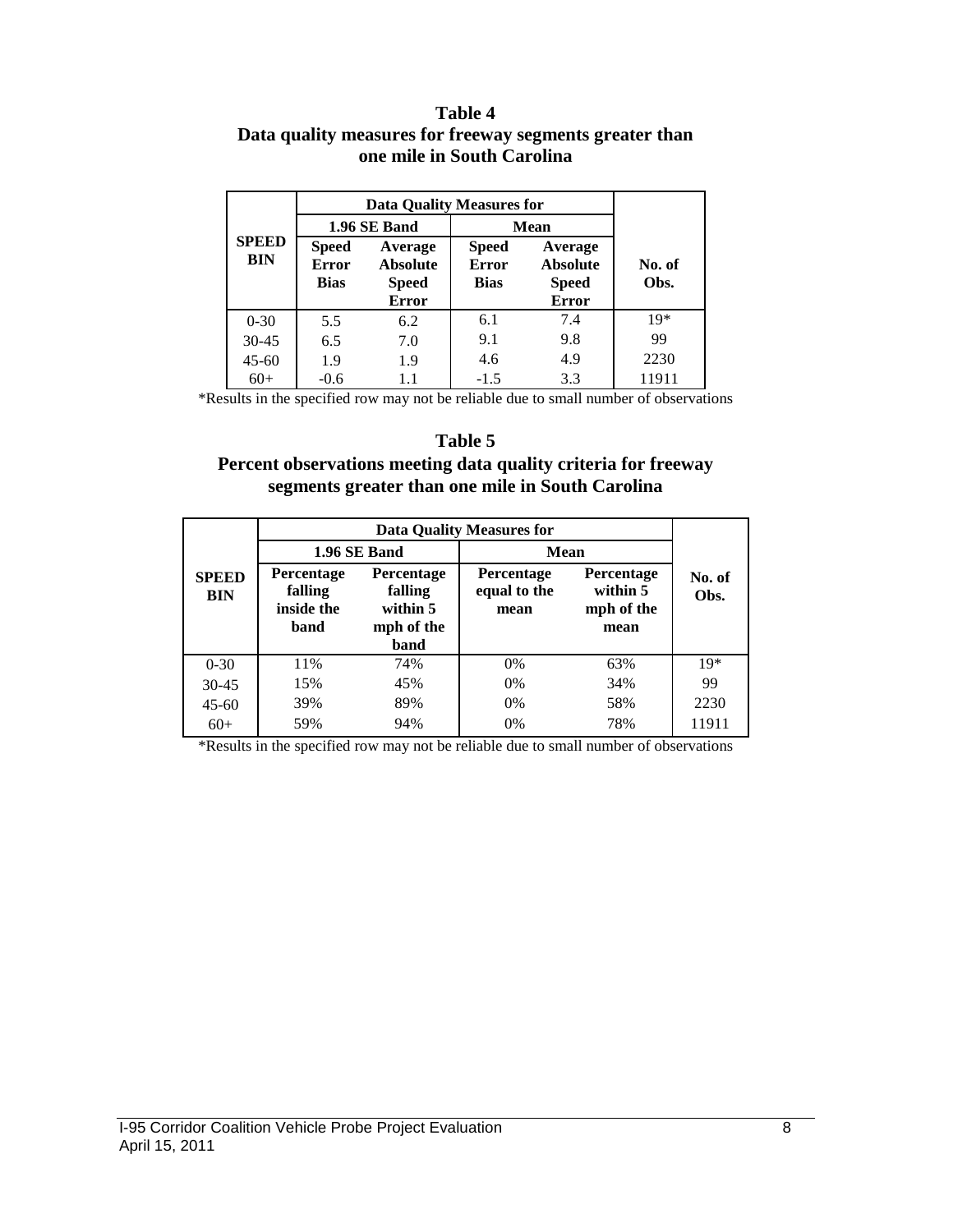| Table 6                                                                           |  |  |  |  |  |  |  |
|-----------------------------------------------------------------------------------|--|--|--|--|--|--|--|
| Data quality measures for individual freeway validation segments greater than one |  |  |  |  |  |  |  |
| mile in the state of South Carolina                                               |  |  |  |  |  |  |  |
|                                                                                   |  |  |  |  |  |  |  |

|                  |                     | <b>Bluetooth</b><br>distance |                            | <b>Data Quality Measures for</b>     |                                           |                                      |                                                  |          |
|------------------|---------------------|------------------------------|----------------------------|--------------------------------------|-------------------------------------------|--------------------------------------|--------------------------------------------------|----------|
|                  | <b>Standard TMC</b> |                              | <b>SPEED</b><br><b>BIN</b> |                                      | 1.96 SE Band                              |                                      | Mean                                             | No. of   |
| <b>TMC</b>       | length              |                              |                            | <b>Speed</b><br>Error<br><b>Bias</b> | Average<br>Absolute<br><b>Speed Error</b> | <b>Speed</b><br>Error<br><b>Bias</b> | Average<br><b>Absolute</b><br><b>Speed Error</b> | Obs.     |
|                  |                     |                              | $0 - 30$                   |                                      |                                           |                                      |                                                  |          |
| 125+05412        | 3.41                | 3.39                         | 30-45                      |                                      |                                           |                                      |                                                  |          |
|                  |                     |                              | $45 - 60$                  | 0.0                                  | 0.0                                       | 10.8                                 | 10.8                                             | $1*$     |
|                  |                     |                              | $60+$                      | $-2.1$                               | 2.2                                       | $-4.8$                               | 5.5                                              | 1135     |
|                  |                     |                              | $0 - 30$                   |                                      |                                           |                                      |                                                  |          |
| $125+05418$      | 2.62                | 2.65                         | 30-45                      |                                      |                                           |                                      |                                                  |          |
|                  |                     |                              | $45 - 60$                  | 1.8                                  | 1.9                                       | 4.8                                  | 4.9                                              | 210      |
|                  |                     |                              | $60+$                      | $-0.2$                               | $0.7\,$                                   | $-0.6$                               | 2.5                                              | 1518     |
|                  |                     |                              | $0 - 30$                   |                                      |                                           |                                      |                                                  |          |
| $125+05419$      | 1.15                | 1.18                         | 30-45                      | 10.7                                 | 10.7                                      | 15.3                                 | 15.3                                             | $11*$    |
|                  |                     |                              | $45 - 60$                  | 1.7                                  | 1.7                                       | 4.1                                  | 4.3                                              | 898      |
|                  |                     |                              | $60+$                      | $0.0\,$                              | $0.8\,$                                   | $-0.3$                               | 2.7                                              | 1235     |
|                  |                     |                              | $0 - 30$                   | 1.3                                  | 1.3                                       | 1.4                                  | 2.2                                              | $3*$     |
| 125+05426        | 3.12                | 3.10                         | 30-45                      | 5.8                                  | 5.9                                       | 6.8                                  | $7.2\,$                                          | 45       |
|                  |                     |                              | $45 - 60$                  | 2.8                                  | $3.0\,$                                   | 5.3                                  | 5.6                                              | 207      |
|                  |                     |                              | $60+$                      | 0.3                                  | 0.7                                       | 0.7                                  | 2.4                                              | 1075     |
|                  | 2.50                | 2.75                         | $0 - 30$                   |                                      |                                           |                                      |                                                  |          |
| 125-05417        |                     |                              | 30-45                      | 13.5                                 | 13.5                                      | 16.0                                 | 16.0                                             | $3*$     |
|                  |                     |                              | $45 - 60$                  | $2.0\,$                              | $2.0\,$                                   | 4.7                                  | 4.7                                              | 226      |
|                  |                     |                              | $60+$                      | $-0.3$                               | 0.6                                       | $-0.9$                               | 2.4                                              | 1082     |
|                  | 3.13                |                              | $0 - 30$                   | 6.3                                  | 7.1                                       | 7.0                                  | 8.4                                              | $16*$    |
| 125-05425        |                     | 3.00                         | 30-45                      | 5.6                                  | 6.9                                       | 6.8                                  | 8.7                                              | 30       |
|                  |                     |                              | $45 - 60$                  | 1.8                                  | $3.0\,$                                   | 3.1                                  | 5.0                                              | 80       |
|                  |                     |                              | $60+$                      | $-0.6$                               | 0.9                                       | $-1.7$                               | 2.9                                              | 1528     |
|                  |                     |                              | $0 - 30$                   |                                      |                                           |                                      |                                                  |          |
| <b>SC01-0001</b> | 2.71                | 2.71                         | 30-45                      | 7.3                                  | 7.3                                       | 12.1                                 | 12.5                                             | $6*$     |
|                  |                     |                              | $45 - 60$                  | 3.3                                  | 3.3                                       | 7.4                                  | 7.4                                              | $22\,^*$ |
|                  |                     |                              | $60+$                      | $-0.7$                               | $1.2\,$                                   | $-1.8$                               | 3.7                                              | 703      |
|                  |                     |                              | $0 - 30$                   |                                      |                                           |                                      |                                                  |          |
| <b>SC01-0002</b> | 1.47                | 1.43                         | 30-45                      |                                      |                                           |                                      |                                                  |          |
|                  |                     |                              | $45 - 60$                  | 1.8                                  | 1.8                                       | 5.6                                  | 5.6                                              | 292      |
|                  |                     |                              | $60+$                      | 0.1                                  | 0.6                                       | 0.1                                  | 2.7                                              | 1162     |
|                  |                     |                              | $0 - 30$                   |                                      |                                           |                                      |                                                  | $3*$     |
| <b>SC01-0003</b> | 1.45                | 1.42                         | $30 - 45$                  | 5.2                                  | 5.2                                       | 26.2<br>4.9                          | 26.2                                             |          |
|                  |                     |                              | $45 - 60$                  | 1.7                                  | 1.7                                       |                                      | 5.0                                              | 241      |
|                  |                     |                              | $60+$                      | 0.0                                  | $0.7\,$                                   | $-0.1$                               | 2.7                                              | 812      |
|                  |                     |                              | $0 - 30$<br>30-45          | 0.0                                  | $0.0\,$                                   | 20.2                                 | 20.2                                             | $1*$     |
| <b>SC01-0004</b> | 1.21                | 1.32                         | $45 - 60$                  |                                      |                                           | 5.3                                  | 5.7                                              | 53       |
|                  |                     |                              |                            | 0.7                                  | 1.0                                       |                                      |                                                  |          |
|                  |                     |                              | $60+$                      | $-2.1$                               | $2.2\,$                                   | $-4.7$                               | 5.3                                              | 1661     |

\*Results in the specified row may not be reliable due to small number of observations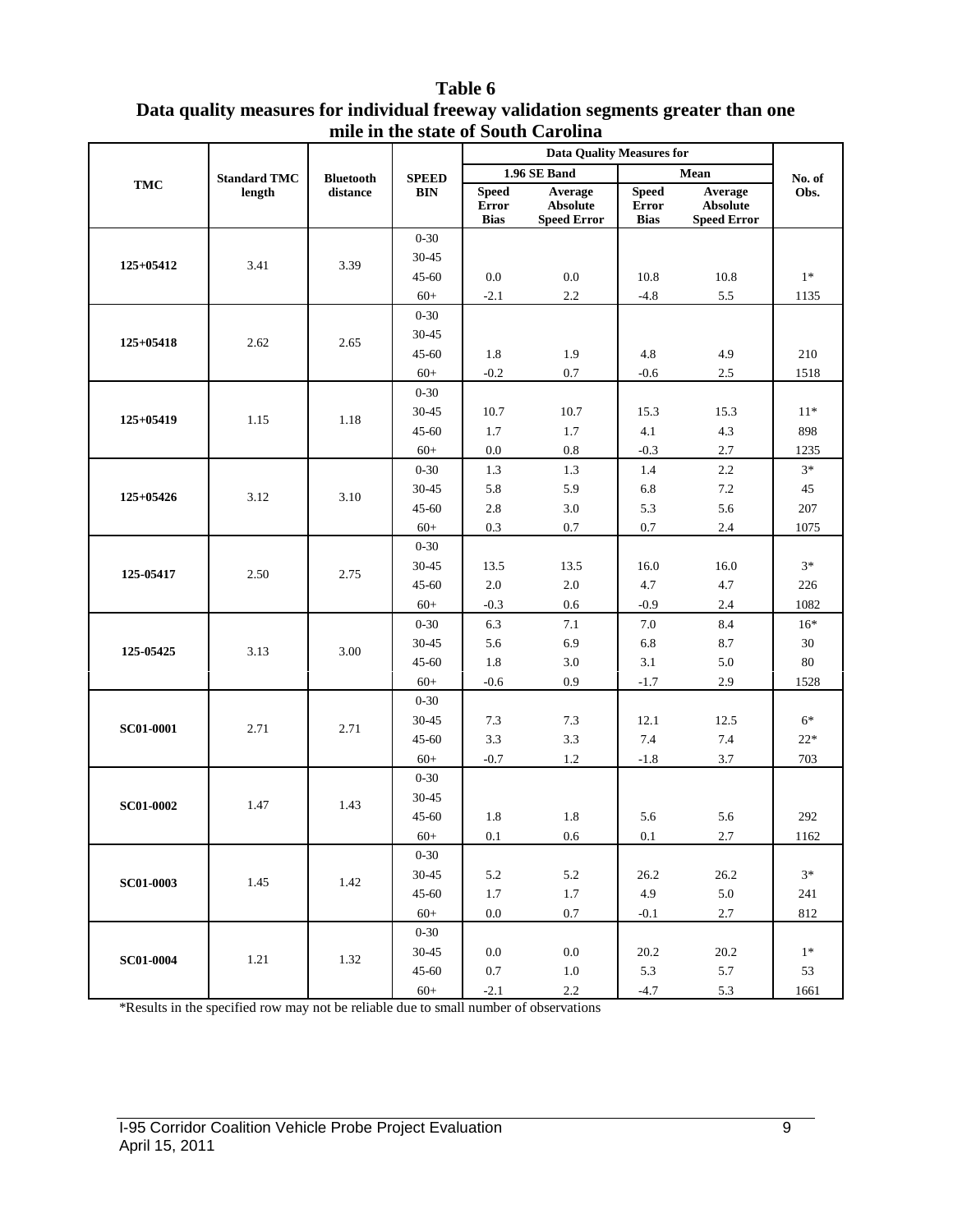#### **Data Quality Measures for 1.96 SE Band Mean Speed Error Bias Average Absolute Speed Error Speed Error Speed Error Bias Average Absolute SPEED BIN SPEED BIN Speed Error No. of TMC No.**   $\frac{6}{6}$ **Obs. % falling falling**   $\frac{6}{6}$ **No. No. falling falling within % within within within No. inside inside 5 mph 5 mph equal equal 5 mph 5 mph the the of the of the to the to the of the of the band band band band mean mean mean mean** 0-30 30-45<br>45-60 **125+05412** 45-60 1 100% 1 100% 0 0% 0 0% 1<sup>\*</sup> 60+ 545 48% 919 81% 0 0% 564 50% 1135 0-30 30-45 **125+05418** 45-60 72 34% 187 89% 0 0% 125 60% 210 60+ 981 65% 1487 98% 0 0% 1355 89% 1518 0-30 30-45 0 0% 2 18% 0 0% 0 0% 11\* **125+05419** 45-60 394 44% 812 90% 2 0% 586 65% 898 60+ 774 63% 1197 97% 0 0% 1065 86% 1235  $0-30$  1 33% 3 100% 0 0% 3 100% 3<sup>\*</sup> 30-45 8 18% 23 51% 0 0% 19 42% 45 **125+05426** 45-60 47 23% 162 78% 0 0% 103 50% 207 60+ 681 63% 1056 98% 2 0% 972 90% 1075  $0-30$ <br>30-45 30-45 0 0% 0 0% 0 0% 0 0% 3\* **125-05417** 45-60 78 35% 200 89% 0 0% 132 58% 226 60+ 700 65% 1059 98% 0 0% 972 90% 1082 0-30 1 6% 11 69% 0 0% 9 56% 16\* 30-45 5 17% 14 47% 0 0% 13 43% 30 **125-05425** 45-60 17 21% 66 83% 0 0% 50 63% 80 60+ 925 61% 1479 97% 0 0% 1274 83% 1528 0-30 30-45 1 17% 3 50% 0 0% 2 33% 6\* **SC01-0001** 45-60 5 23% 17 77% 0 0% 4 18% 22\* 60+ 415 59% 651 93% 0 0% 500 71% 703 0-30 30-45<br>45-60 **SC01-0002** 45-60 120 41% 261 89% 0 0% 134 46% 292 60+ 803 69% 1128 97% 0 0% 999 86% 1162  $0 - 30$ 30-45 0 0% 2 67% 0 0% 0 0% 3\* **SC01-0003** 45-60 97 40% 220 91% 0 0% 129 54% 241 60+ 560 69% 785 97% 0 0% 692 85% 812 0-30 30-45 1 100% 1 100% 0 0% 0 0% 1\* **SC01-0004** 45-60 35 66% 50 94% 0 0% 24 45% 53

60+ 675 41% 1387 84% 3 0% 847 51% 1661

#### **Table 7 Observations meeting data quality criteria for individual freeway validation segments greater than one mile in the state of South Carolina**

\*Results in the specified row may not be reliable due to small number of observations